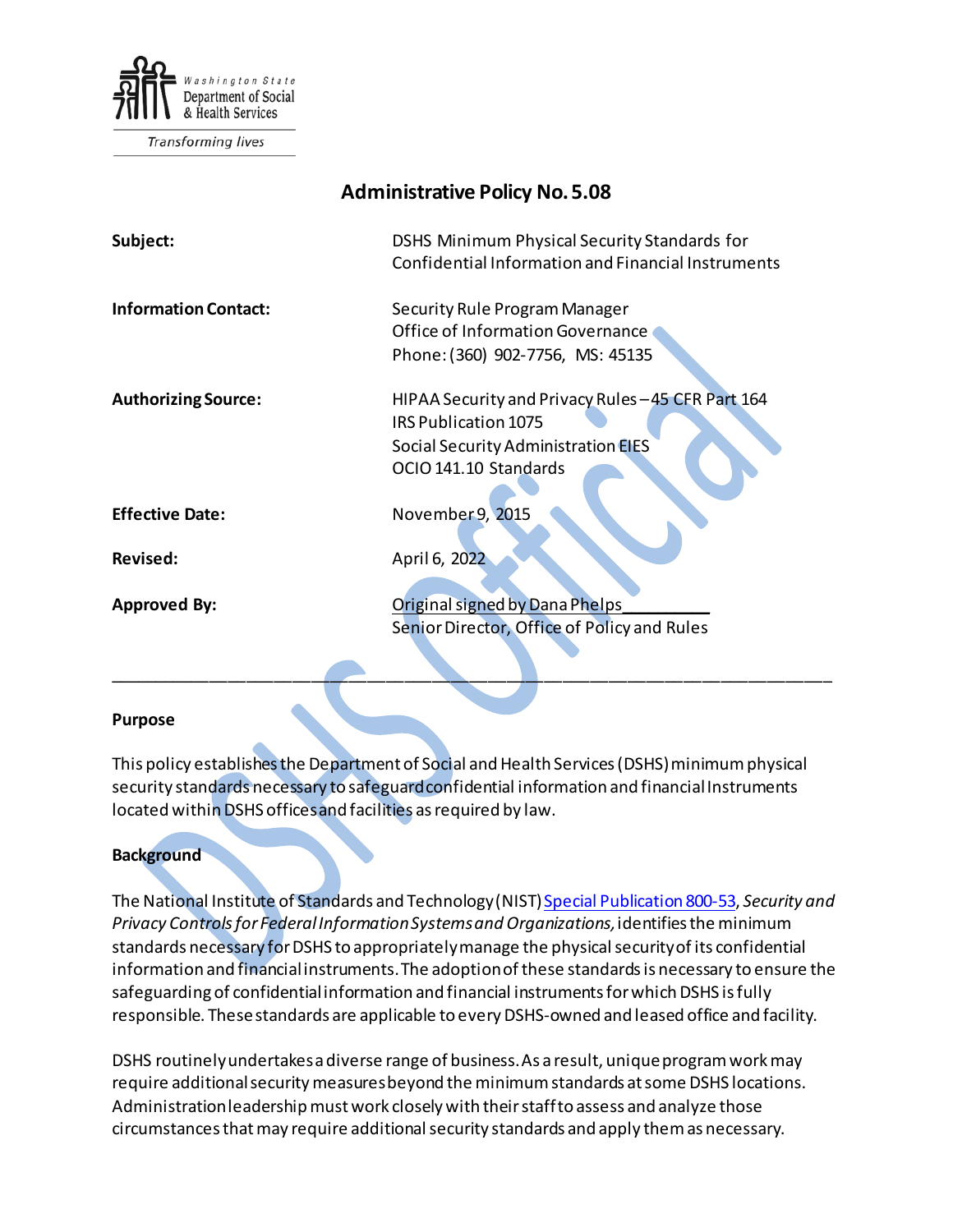This policy provides links to procedural templates, which have been included to assist DSHS administrations with creating and implementing a basic framework of minimum physical security standards at their offices and Facilities. These templates will still allow programs considerable flexibility to manage general and unique conditions at locations within their area of responsibility.

## **Scope**

This policy applies to all DSHS facilities where either confidential information, financial instruments, or both are stored.

## **Additional Guidance**

For related, useful information see:

- [DSHS Information Security Standards Manual:](http://ishare.dshs.wa.lcl/Security/Manual/DSHS_IT_Sec_Pol.pdf)
	- Information Security Standard 3.1, *Classify Information According to Level of Protection Needed*
	- Information Security Standard 3.2, *General Protection Requirements*
	- Information Security Standard 3.3, *Protecting Information in Computers, Hard Copy Documents and Removable Media*
	- Information Security Standard 3.10, *Work Areas*
	- Information Security Standard 11.2, *Requirements for Safeguarding IRS Information*
- [DSHS Administrative Policy](http://one.dshs.wa.lcl/Policies/Administrative/DSHS-AP-05-01.pdf) 5.01, *Privacy Policy – Safeguarding Confidential Information*
- [DSHS Administration Policy 14.15,](http://one.dshs.wa.lcl/Policies/Administrative/DSHS-AP-14-15.pdf) *Building Management of DSHS Leased Facilities*
- [DSHS Administration Policy 15.10,](http://one.dshs.wa.lcl/Policies/Administrative/DSHS-AP-15-10.pdf) *Information Security*
- [OCIO Policy 141.10](https://ocio.wa.gov/policies/141-securing-information-technology-assets/14110-securing-information-technology-assets) , *Securing Information Technology Assets Standards*
- [NIST Special Publication 800-53 Revision 5,](https://csrc.nist.gov/publications/detail/sp/800-53/rev-5/final) *Security and Privacy Controls for Federal Information Systems and Organizations*
- [National Fire Prevention Association \(NFPA\) Code 730,](http://www.nfpa.org/codes-and-standards/document-information-pages?mode=code&code=730) *Guide for Premises Security*

## **Definitions**

**Building management committee:** A standing committee formed at each facility that houses two or more DSHS tenants to coordinate on site facility maintenance and operations. The committee must consist of one representative from each DSHS tenant program occupying space in the facility. The building management committee representatives have delegated authority from their respective program to:

- Participate in and make building management decisions and coordinate funding approval from their chain of command as needed.
- Define rules for the facility to include, but not limited to security procedures.

**Building manager:** The primary building contact for a facility/campus to the lessor, other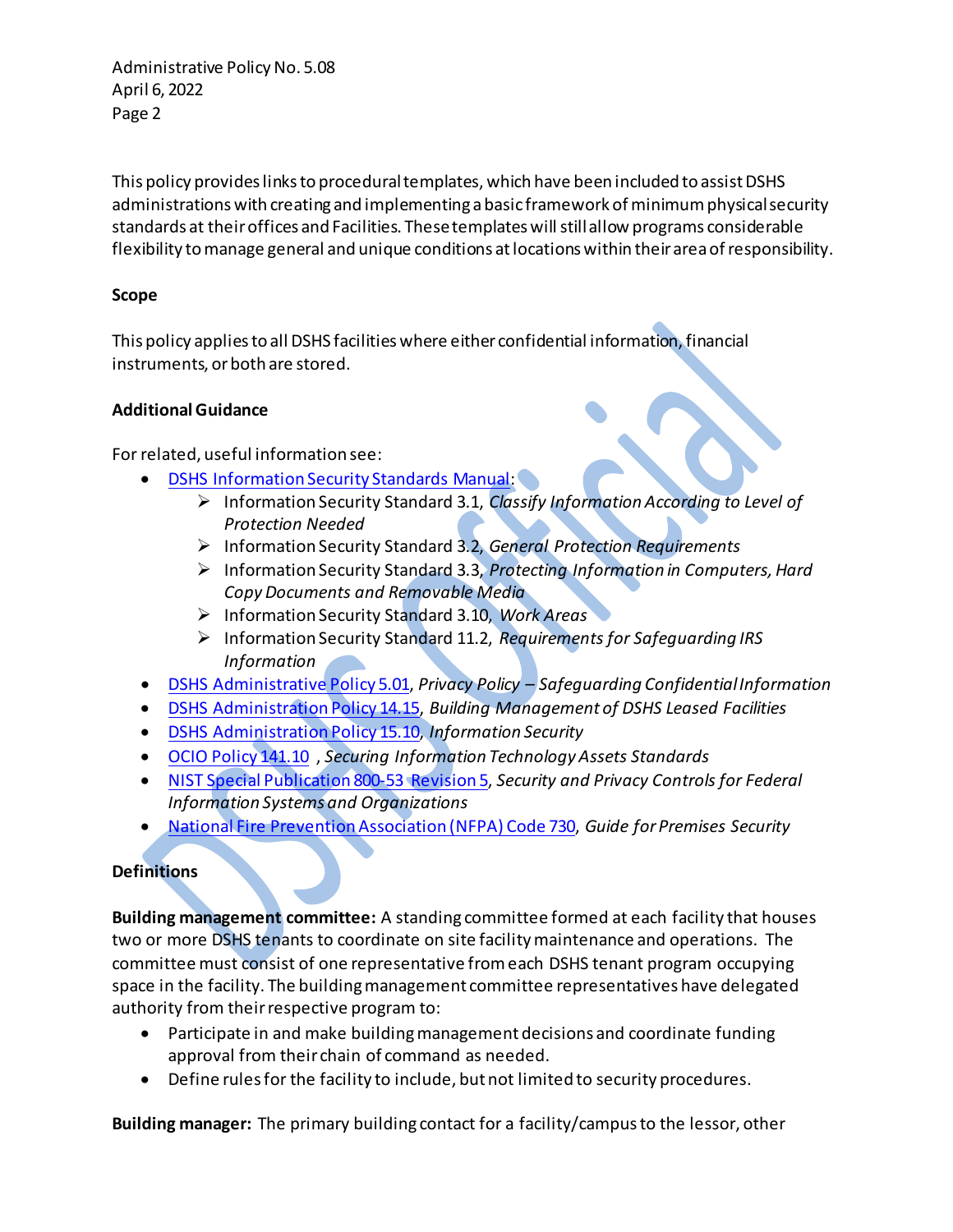building tenants, and leased facilities unit (LFU) staff for day-to-day and on-going issues. This position may have other responsibilities outside of these functions and may have responsibilities for multiple facilities.

**Data classifications:** The classification of data into categories based on the sensitivity of the data. For example, th[e Office of the Chief Information Officer \(OCIO\) Standard 141.10,](https://ocio.wa.gov/sites/default/files/public/policies/141.10_SecuringITAssets_201711_Approved.pdf?yktmlh) Section 4.1, requires state agencies to follow these designated classification categories:

1) Category 1 – Public information

Public information is information that can be or currently is released to the public. It does not need protection from unauthorized disclosure, but does need integrity and availability protection controls.

- 2) Category 2 Sensitive Information Sensitive information may not be specifically protected from disclosure by law and is for official use only. Sensitive information is generally not released to the public unless specifically requested.
- 3) Category 3 Confidential information Confidential information is information that is specifically protected from either release or disclosure by law. This includes, but is not limited to:
	- a. Personal information as defined in RCW 42.56.590 and RCW 19.255.10.
	- b. Information about public employees as defined in RCW 42.56.250.
	- c. Lists of individuals for commercial purposes as defined in RCW 42.56.070.
	- d. Information about the infrastructure and security of computer and telecommunication networks as defined in RCW 42.56.420.
- 4) Category 4 Confidential Information Requiring Special Handling Confidential information requiring special handling is information that is specifically protected from disclosure by law and for which:
	- a. Especially strict handling requirements are dictated, such as by statutes, regulations, or agreements.
	- b. Serious consequences could arise from unauthorized disclosure, such as threats to health and safety, or legal sanctions.

**Enterprise Technology Division:** Provides department-wide information technology services.

**Facilities:** Means physical spaces such as offices and buildings owned by DSHS or leased on its behalf to meet the space requirements of one or more programs.

**Financial instruments:** A tradable asset such as cash, evidence of ownership, or a contractual right to receive or deliver another Financial Instrument.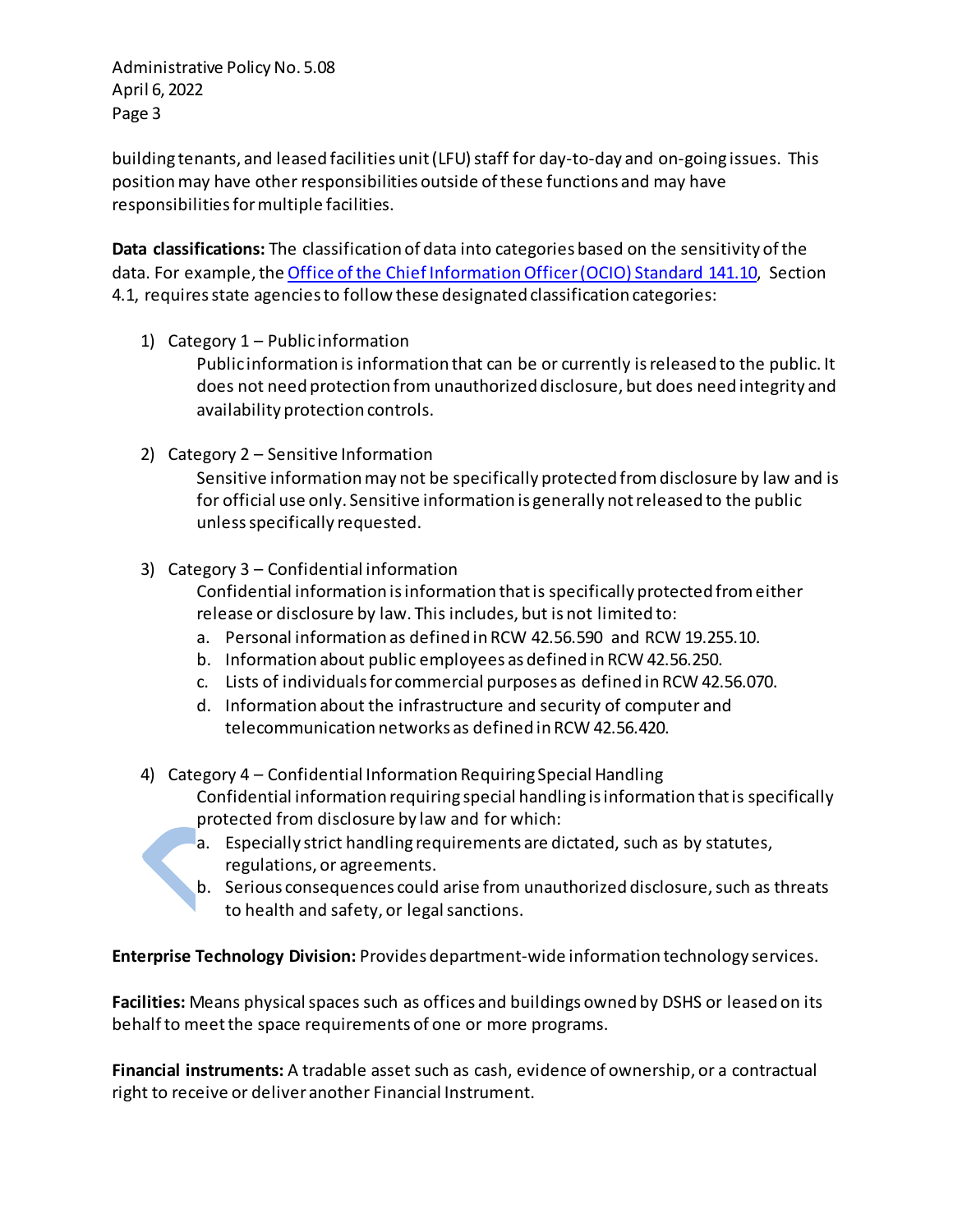**HIPAA:** The Health Insurance Portability and Accountability Act of 1996, 42 USC 1320d et seq. To implement HIPAA, the U.S. Department of Health and Human Services Office for Civil Rights (OCR) has adopted the HIPAA Privacy Rule, Security Rule and Breach Notification Rules.

**HIPAA Rules:**References to the "HIPAA Rules" apply to the following rules that OCR enforces; the HIPAA Privacy Rule, which protects the privacy of Individually Identifiable Health Information; the HIPAA Security Rule, which sets national standards for the security of electronic Protected Health Information; the HIPAA Breach Notification Rule, which requires Covered Entities and Business Associates to provide notification following a breach of unsecured PHI; and the Enforcement Rule which provides authority and procedures for OCR investigations, imposition of penalties, and administrative hearings.

**Output devices:**An output device is a piece of computer hardware that receives data from a computer and then translates that data into another form. That form may be audio, visual, textual, or hard copy such as a printed document.

**Physical access control:** A manual process or automated system that manages the passage of people or assets through an opening in a secure perimeterbased on a set of authorization rules.

**Physical security:** The part of the DSHS security controls concerned with physical measures designed to safeguard people; to prevent unauthorized access to equipment, facilities, material, and documents; and to safeguard them against a security incident.

**Public access areas:** The spaces at a DSHS location designated as unrestricted to the public and includes such areas as foyers, hallways, and lobbies.

**Restricted access areas:** DSH areas within its facilities that contain either confidential information, financial instruments, or both, such as, but not limited to server rooms, telecommunication rooms, IT equipment rooms, and storage rooms.

**Safeguard:** A protective measure prescribed to meet the security requirements (i.e., confidentiality, integrity, and availability) specified for an information system. Safeguards may include security features, management constraints, personnel security, and security of physical structures, areas, and devices. Synonymous with security controls and countermeasures.

**Security incident:** An occurrence that jeopardizesthe confidentiality, integrity, or availability of an information system or the information the system processes, stores, or transmits or that constitutes a violation or imminent threat of violation of security policies, security procedures, or acceptable use policies.

**Standards:** Items that are mandatory and required as part of this document. They typically refer to equipment specification, performance requirements and functional requirements.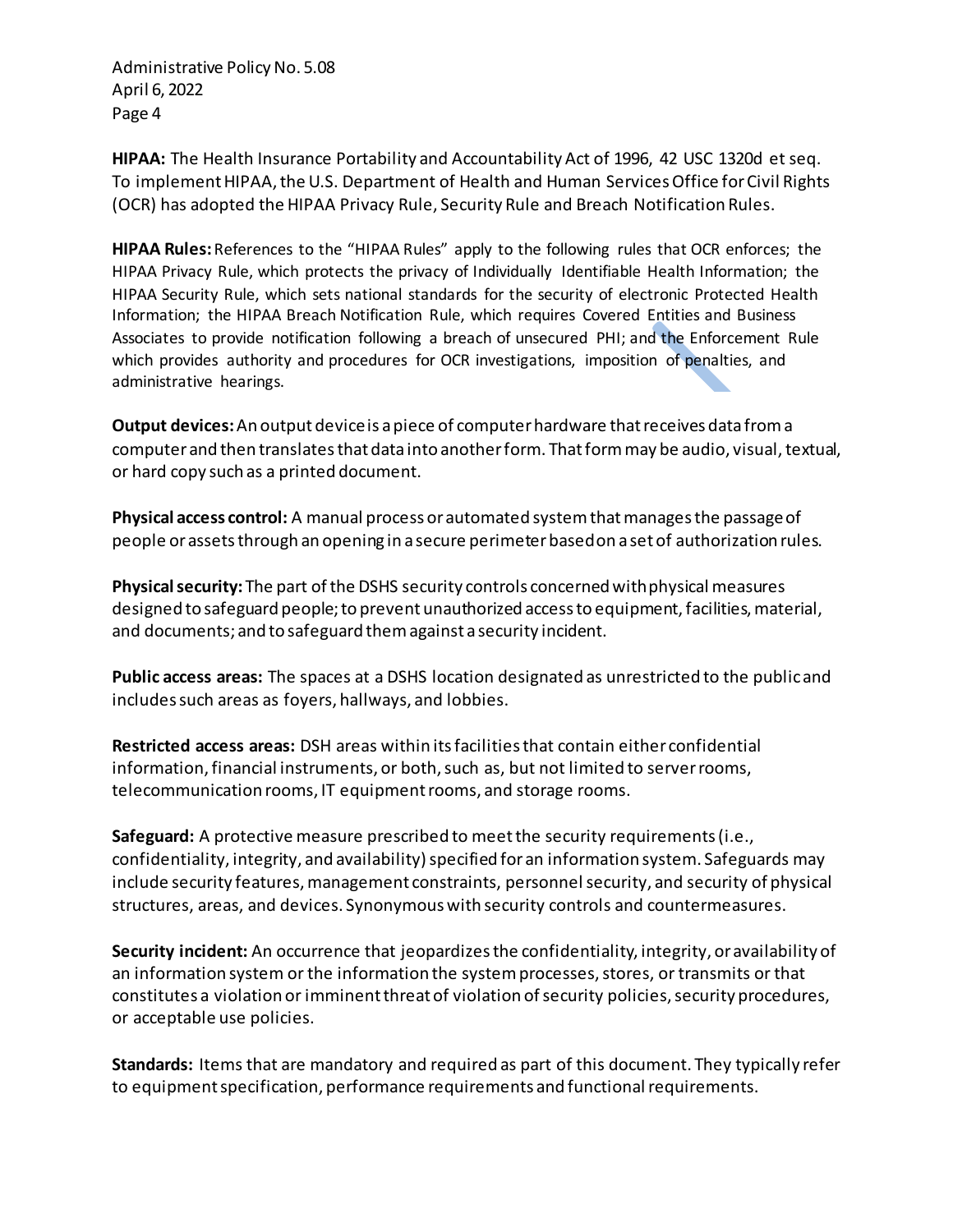# **Policy**

- A. DSHS must ensure that Confidential Information and Financial Instruments are physically secure within its Facilities as required by law and applicable regulations, such as:
	- The [HIPAA Security Rule](http://www.hhs.gov/ocr/privacy/hipaa/administrative/securityrule/): Sets federal standards for the security of electronic Protected Health Information;
	- Internal Revenue Service (IRS[\) Publication 1075:](https://www.google.com/url?sa=t&rct=j&q=&esrc=s&source=web&cd=1&cad=rja&uact=8&ved=0CB4QFjAA&url=http%3A%2F%2Fwww.irs.gov%2Fpub%2Firs-pdf%2Fp1075.pdf&ei=3xeKVKz4MYfWoATk14L4BA&usg=AFQjCNFc-V6eTb0qn7TRMx5B1prdXr3Zbw&bvm=bv.81456516,d.cGU) The Tax Information Security Guideline for Federal, State and Local Agencies;
	- The Social Security Administration (SSA) Electronic Information Exchange System (EIES) Security Requirements and Procedures for State and Local Agencies Exchanging Electronic Information with the Social Security Administration: Requires formal data exchange agreements between the SSA and DSHS;
	- Office of the Chief Information Officer (OCIO) Policy [141.10:](https://www.google.com/url?sa=t&rct=j&q=&esrc=s&source=web&cd=1&cad=rja&uact=8&sqi=2&ved=0CB4QFjAA&url=https%3A%2F%2Focio.wa.gov%2Fpolicies%2F141-securing-information-technology-assets%2F14110-securing-information-technology-assets&ei=-BeKVPHfGY7ioASMnoKICA&usg=AFQjCNHjO3Auyy8ua9Us5hp0ov9dyWWAdA&bvm=bv.81456516,d.cGU) The statewide policy for maintaining system and network security, data integrity, and confidentiality at state agencies.
	- [The National Institute of Standards and Technology \(NIST\) Special Publication 800-53](https://csrc.nist.gov/publications/detail/sp/800-53/rev-5/final) Revision 5, [Security and Privacy Controls for Federal Information Systems and](https://csrc.nist.gov/publications/detail/sp/800-53/rev-5/final)  [Organizations.](https://csrc.nist.gov/publications/detail/sp/800-53/rev-5/final)
- B. Each individual facility building management committee or building manager, or their designee(s) must establish, document, implement, and maintain minimum physical security standards to help safeguard confidential information and financial instruments located in DSHS offices and facilities within their area of the responsibility. These physical security standards include:
	- 1. Physical access authorization;
	- 2. Physical access control;
	- 3. Access control for output devices;
	- 4. Monitoring physical access; and
	- 5. Maintain physical access audit logs.
	- 6. Escort visitors and control visitor activity.
- C. Each administration'sIT staff must establish, implement, document,and maintain minimum physical security standards to safeguard Restricted Access Areas they are responsible for such as server rooms, telecommunication rooms, and IT equipment rooms within DSHS offices and facilities. These physical security standards include:
	- 1. Physical access authorization;
	- 2. Physical access control;
	- 3. Access control for output devices;
	- 4. Monitoring physical access; and
	- 5. Maintain physical access audit logs.
- D. Assignment of administrative responsibilities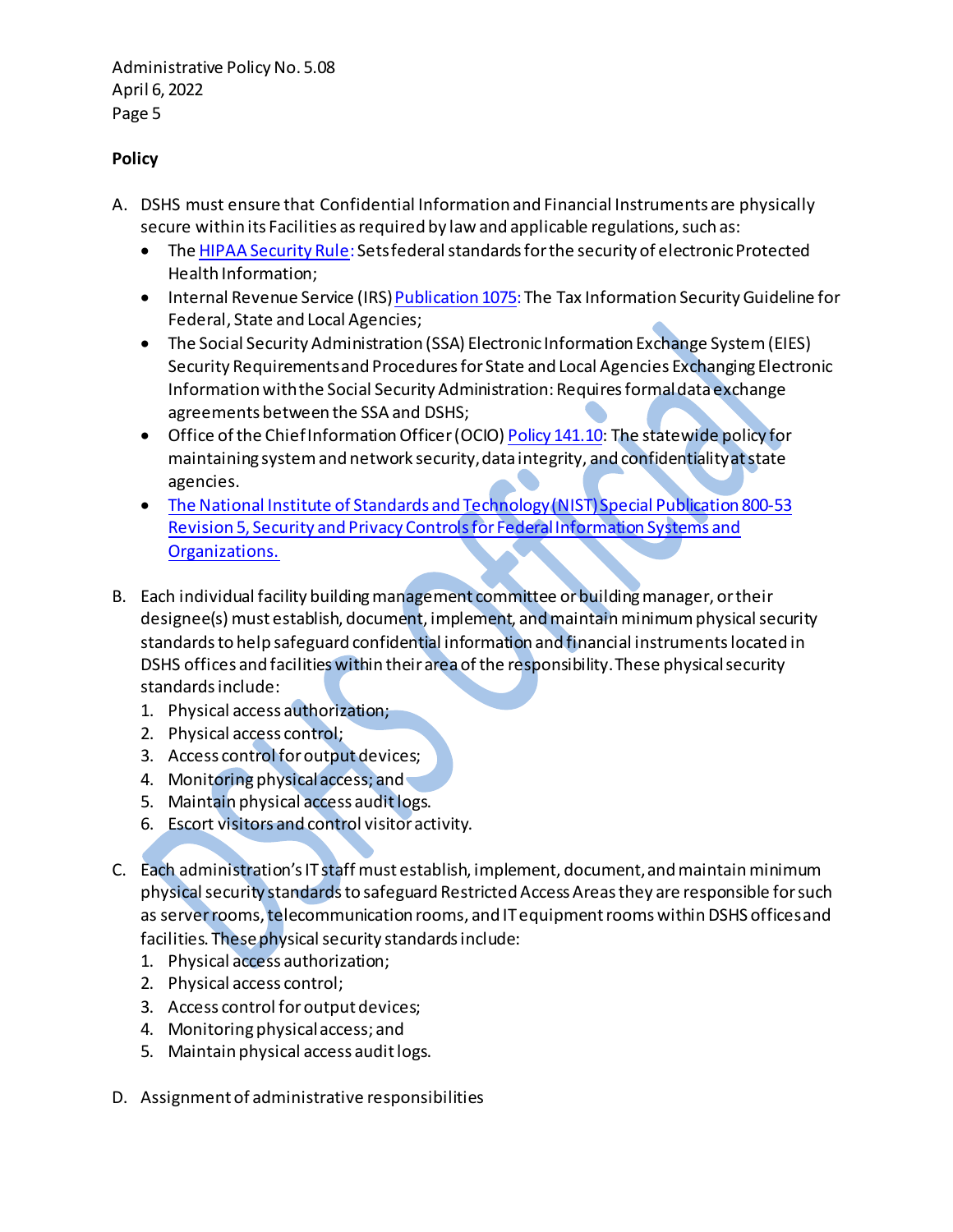- 1. Each individual facility building committee or building manager, or their designee(s) must:
	- a) Oversee and approve the documentation and implementation of DSHS's minimum Physical Security Standards.
	- b) Ensure their Facilities continue to maintain compliance with DSHS's minimum Physical Security Standards.
- 2. DSHS's Enterprise Technology Division must oversee and approve each DSHS administration's documentation and implementation of minimum physical security standards for restricted access areas that contain information technology assets, such as server rooms, telecommunication rooms, and information technology equipment rooms.
- 3. All personnel must:
	- a) Comply with DSHS's minimum Physical Security Standards as set by their programs;
	- b) Protect Confidential Information and Financial Instruments;
	- c) Sign DSHS'[s Nondisclosure of Confidential Information](http://forms.dshs.wa.lcl/formDetails.aspx?ID=171) attestation in the Learning Center.
- E. Physical access authorizations

Each individual facility building committee, building manager, or their designee(s) must:

- 1. Develop, approve, and maintain a list of DSHS positions and individuals assigned to them that have authorized access to DSHS offices, facilities and their restricted access areas where confidential information or financial instruments reside;
- 2. Issue authorization credentials for office, facility and restricted area access;
- 3. Review the access list (i.e. card-keys) detailing authorized office, facility and restricted area access by DSHS position and the individuals assigned access as needed; and
- 4. Remove DSHS positions and individuals from the office facility and restricted area access list when access is no longer required.
- F. Physical access control

Each individual facility building committee, building manager, or their designee(s) must:

- 1. Establish and enforce physical access authorizations at entry/exit points to the office, facility and restricted access areas where confidential Information or financial instruments reside by:
	- a) Verifying individual access authorizations before granting access to the office, facility, and restricted access areas; and
	- b) Controlling ingress/egress to the office, facility and restricted access areas using physical access controls.
- 2. Maintain physical access logs (i.e. card-keys) for office, facility, and restricted access area entry/exit pointsin a secure location for the required document retention period;